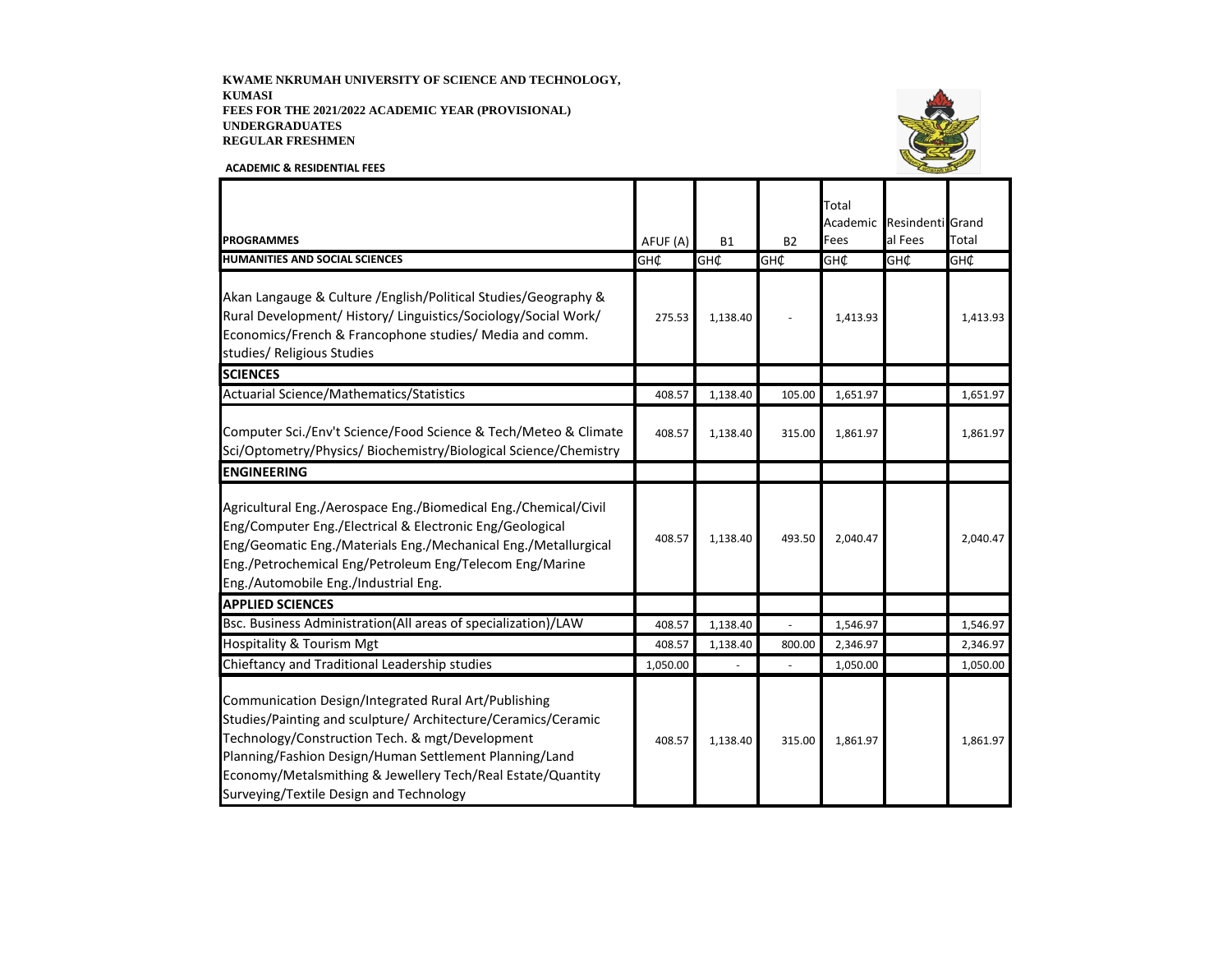| Agriculture/Agric Biotechnology/Agric Business<br>Mgt/Aquaculture/Forest Resource Tech/Landscape Design/Nat<br>Resources Mgt/Post Harvest Tech/Packaging Technology | 408.57   | 1,138.40 | 315.00 | 1,861.97 | 1,861.97 |
|---------------------------------------------------------------------------------------------------------------------------------------------------------------------|----------|----------|--------|----------|----------|
| Disability & Rehab/Herbal Medicine/Nursing/Midwifery/ Medical<br>Imaging/Medical Lab Tech/ Pharmacy/ Physiotherapy and Sports<br>Science                            | 408.57   | 1,138.40 | 315.00 | 1,861.97 | 1,861.97 |
| Dip. Community Health nursing(Upgrade)/ Dip. General<br>Nursing(Upgrade)                                                                                            | 2,310.00 |          |        | 2,310.00 | 2,310.00 |
| <b>Veterinary Medicine</b>                                                                                                                                          | 617.27   | 1,138.40 | 315.00 | 2,070.67 | 2,070.67 |
| Physician Assistanship                                                                                                                                              | 617.27   | 1,138.40 | 315.00 | 2,070.67 | 2,070.67 |
| Human Biology (Medicine) / Dental Surgery                                                                                                                           | 617.27   | 1,138.40 | 315.00 | 2,070.67 | 2,070.67 |
| Bachelor of Education (Science, ICT & Maths)                                                                                                                        | 408.57   | 1,138.40 | 315.00 | 1,861.97 | 1,861.97 |

| <b>OTHERS (B1)</b>              | <b>GHC</b> |                                          |            |
|---------------------------------|------------|------------------------------------------|------------|
| Examination                     | 251.00     | <b>Academic Facility User Fee (A)</b>    | GHC        |
| Matriculation                   | 15.75      | Humanities                               | 275.53     |
| <b>Health Care</b>              | 63.00      | Science                                  | 408.57     |
| <b>Technology Service (ICT)</b> | 210.00     | Engineering                              | 408.57     |
| Physical Development Levy**     | 42.00      | <b>Applied Science</b>                   | 408.57     |
| Student Guide                   | 23.10      | Medicine                                 | 617.27     |
| <b>Identity Card</b>            | 15.75      |                                          |            |
| <b>Medical Examination</b>      | 42.00      | <b>Additional Charges (B2)</b>           | <b>GHC</b> |
| <b>Students Integration Fee</b> | 36.75      | <b>Practical Fees</b>                    | 210.00     |
| Library fee                     | 31.50      | <b>Field Trip</b>                        | 105.00     |
| <b>Communication Skills</b>     | 12.60      | <b>Protective Clothing (Engineering)</b> | 178.50     |
| <b>Paperless Communication</b>  | 95.00      | <b>Hospitality &amp; Tourism</b>         | 800.00     |
| <b>NUGS Dues</b>                | 8.40       | <b>Total</b>                             | 1,293.50   |
| <b>SRC Devt Fund</b>            | 57.75      |                                          |            |
| <b>SRC Welfare Fund</b>         | 21.00      | <b>Residential Fees</b>                  | <b>GHC</b> |
| <b>Endowment Fund</b>           | 10.50      | <b>Residential Facility User Fees</b>    | 756.00     |
| <b>SRC Dues</b>                 | 36.75      | <b>Hall Dues</b>                         | 68.25      |
| <b>Sports Fees</b>              | 31.50      | Hall Dev't Fund                          | 52.50      |
| <b>Focus FM</b>                 | 6.30       | Fuel for generators                      | 52.50      |
| <b>College Dues</b>             | 57.75      | <b>Utilities</b>                         |            |
| Campus Bus                      | 70.00      | <b>Hall ICT Fees</b>                     | 73.50      |
| <b>Sub Total</b>                | 1,138.40   | <b>Total</b>                             | 1,002.75   |

| <b>Academic Facility User Fee (A)</b> | <b>GHC</b> |
|---------------------------------------|------------|
| <b>Humanities</b>                     | 275.53     |
| Science                               | 408.57     |
| Engineering                           | 408.57     |
| <b>Applied Science</b>                | 408.57     |
| Medicine                              | 617.27     |

| <b>Additional Charges (B2)</b>    | <b>GHC</b> |
|-----------------------------------|------------|
| <b>Practical Fees</b>             | 210.00     |
| <b>Field Trip</b>                 | 105.00     |
| Protective Clothing (Engineering) | 178.50     |
| Hospitality & Tourism             | 800.00     |
| <b>Total</b>                      | 1,293.50   |

| <b>Residential Fees</b>               | <b>GHC</b> |  |
|---------------------------------------|------------|--|
| <b>Residential Facility User Fees</b> | 756.00     |  |
| <b>Hall Dues</b>                      | 68.25      |  |
| Hall Dev't Fund                       | 52.50      |  |
| Fuel for generators                   | 52.50      |  |
| <b>Utilities</b>                      |            |  |
| <b>Hall ICT Fees</b>                  | 73.50      |  |
| Total                                 | 1,002.75   |  |

**NOTE: 1.Fees must be paid in full at the beginning of the semester**

2. Students are required to pay the relevant Fees as specified under A+B1+B2 and Residential

into **KNUST MAIN FEES COLLECTION ACCOUNT** at any of the following Banks:

 **GCB BANK/ECOBANK/ REPUBLIC BANK/UBA BANK/CAL BANK/ CONSOLIDATED BANK GHANA(CBG)/ABSA BANK/STANBIC BANK/ STANDARD CHARTERED BANK AND GHANA POST**